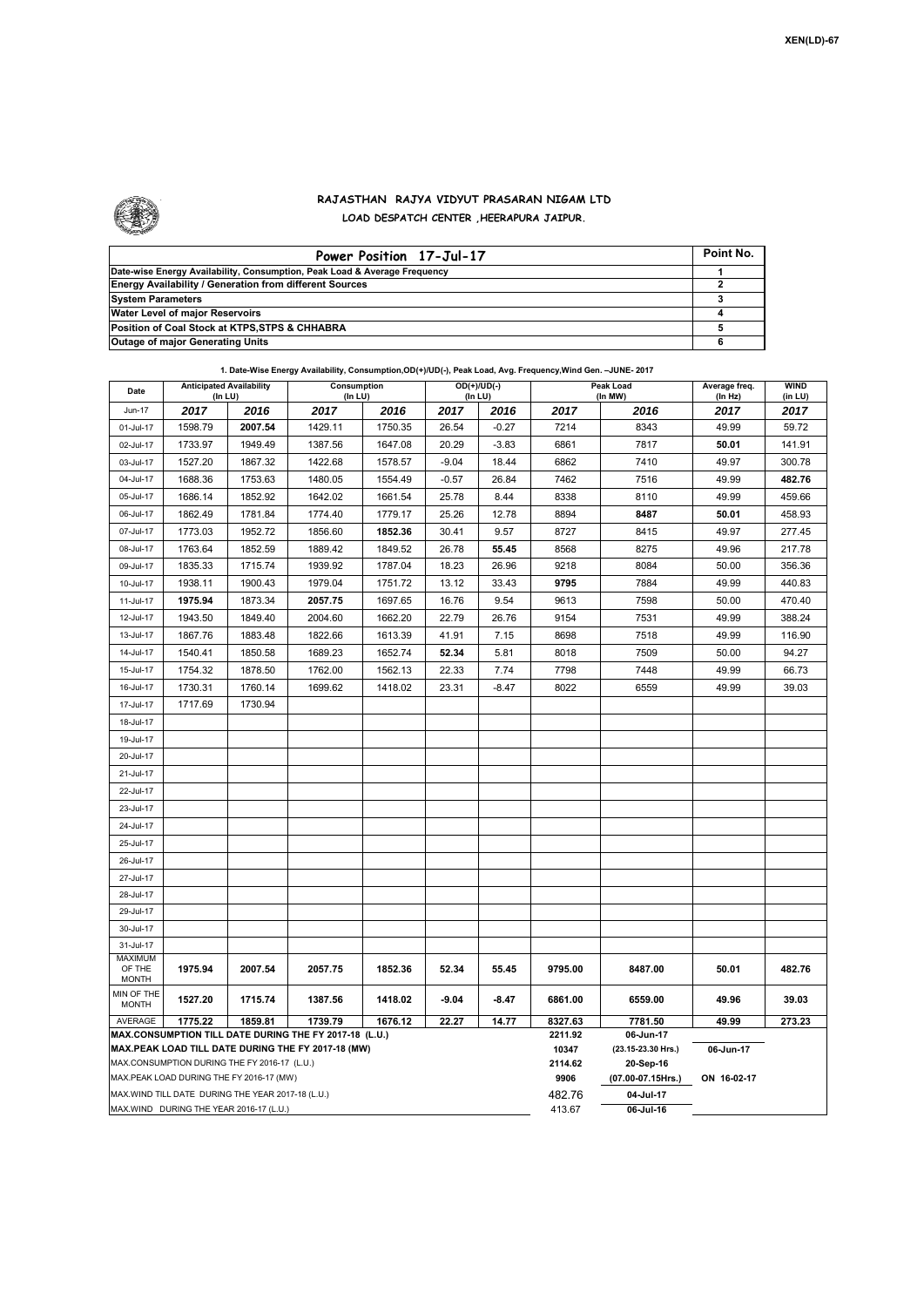## **2.Anticipated Availability/Generation From Different Sources**

|                |                                                                                     |                                                  |                                  |                                     | (In LU)                                          |                                  |                                     |                                                  |                                  |                              |
|----------------|-------------------------------------------------------------------------------------|--------------------------------------------------|----------------------------------|-------------------------------------|--------------------------------------------------|----------------------------------|-------------------------------------|--------------------------------------------------|----------------------------------|------------------------------|
| S.No.          | Sources Available to Rajasthan /<br>Installed Capacity as on 30.09.2016<br>(In M W) | Prior<br>assessment<br>of Avail. For<br>next Day | Prior<br>assessment<br>of Avail. | <b>Actual</b><br>Energy<br>Received | Prior<br>assessment<br>of Avail. For<br>next Day | Prior<br>assessment<br>of Avail. | Actual<br>Energy<br><b>Received</b> | Prior<br>assessment<br>of Avail. For<br>next Day | Prior<br>assessment<br>of Avail. | Actual<br>Energy<br>Received |
|                |                                                                                     |                                                  | 14-Jul-17                        |                                     |                                                  | 15-Jul-17                        |                                     |                                                  | 16-Jul-17                        |                              |
| 1              | KTPS (1240/1240)                                                                    | 170.00                                           | 130.00                           | 118.35                              | 180.00                                           | 170.00                           | 153.65                              | 180.00                                           | 180.00                           | 154.35                       |
| $\mathbf{2}$   | STPS (1500/1500)                                                                    | 55.00                                            | 55.00                            | 49.83                               | 110.00                                           | 55.00                            | 66.21                               | 55.00                                            | 110.00                           | 79.68                        |
| 3              | DHOLPUR GAS CCPP (330/330)                                                          | 0.00                                             | 0.00                             | 0.00                                | 0.00                                             | 0.00                             | 0.00                                | 0.00                                             | 0.00                             | 0.00                         |
| 4              | RAMGARH (273.5/273.5)                                                               | 34.00                                            | 34.00                            | 35.91                               | 0.00                                             | 34.00                            | 23.35                               | 36.00                                            | 0.00                             | 14.56                        |
| 5<br>6         | RAPP-A(200/200)<br>MAHI (140/140)                                                   | 38.00<br>0.00                                    | 38.00<br>0.00                    | 39.49<br>0.00                       | 38.00<br>0.00                                    | 38.00<br>0.00                    | 39.91<br>0.00                       | 38.00<br>0.00                                    | 38.00<br>0.00                    | 39.81<br>0.00                |
| $\overline{7}$ | CHAMBAL (RPS+JS) (135.5/271)                                                        | 0.00                                             | 0.00                             | 0.64                                | 0.00                                             | 0.00                             | 0.64                                | 0.00                                             | 0.00                             | 2.94                         |
| 8              | GIRAL LIGNITE (250/250)                                                             | 0.00                                             | 0.00                             | 0.00                                | 0.00                                             | 0.00                             | 0.00                                | 0.00                                             | 0.00                             | 0.00                         |
| 9              | CHHABRA TPS 1000/1000)                                                              | 109.00                                           | 109.00                           | 173.17                              | 109.00                                           | 109.00                           | 172.68                              | 118.00                                           | 109.00                           | 174.32                       |
| 10             | ADANI (TPS) + KALISINDH (TPS)<br>(1200+1200/1320+1200)                              | 148.00                                           | 146.60                           | 119.26                              | 148.00                                           | 148.00                           | 142.56                              | 246.00                                           | 148.00                           | 163.81                       |
| 11<br>12       | WIND FARM (3980.40/4119.15)<br>SOLAR POWER(737.70/1295.70)                          | 100.00<br>0.00                                   | 120.00<br>0.00                   | 94.27<br>0.00                       | 70.00<br>0.00                                    | 100.00<br>0.00                   | 66.73<br>0.00                       | 5.00<br>0.00                                     | 70.00<br>0.00                    | 39.03<br>0.00                |
| 13             | <b>CAPTIVE POWER PLANTS</b>                                                         | 0.00                                             | 0.00                             | 0.00                                | 0.00                                             | 0.00                             | 0.00                                | 0.00                                             | 0.00                             | 0.00                         |
| 14             | REGIONAL (INTRA STATE) O.A.(VLTPS)                                                  | 0.00                                             | 0.00                             | 0.00                                | 0.00                                             | 0.00                             | 0.00                                | 0.00                                             | 0.00                             | 0.00                         |
| 15             | OPEN ACCESS                                                                         | $-79.43$                                         | $-77.19$                         | $-77.35$                            | $-90.99$                                         | $-79.43$                         | $-80.31$                            | $-90.59$                                         | $-90.99$                         | $-91.17$                     |
| 16<br>17       | BIOMASS - (101.95/119.25)<br>BARSINGHSAR LTPS(250/250)                              | 3.00<br>54.00                                    | 3.00<br>54.00                    | 3.28<br>52.20                       | 3.00<br>54.00                                    | 3.00<br>54.00                    | 3.45<br>51.09                       | 5.00<br>54.00                                    | 3.00<br>54.00                    | 4.82<br>51.03                |
| 18             | RAJWEST (1080/1080)                                                                 | 216.00                                           | 119.00                           | 161.93                              | 228.00                                           | 216.00                           | 200.03                              | 229.00                                           | 228.00                           | 189.49                       |
|                | <b>TOTAL (A): 1-18</b>                                                              | 847.57                                           | 731.41                           | 770.99                              | 849.01                                           | 847.57                           | 839.99                              | 875.41                                           | 849.01                           | 822.68                       |
| 19             | <b>BBMB COMPLEX</b>                                                                 |                                                  |                                  |                                     |                                                  |                                  |                                     |                                                  |                                  |                              |
|                | a) BHAKRA(230.79/1516.3)                                                            | 37.88                                            | 37.07                            | 37.09                               | 37.82                                            | 37.88                            | 37.75                               | 39.21                                            | 37.82                            | 38.67                        |
|                | b) DEHAR (198/990)                                                                  | 28.90                                            | 28.90                            | 28.94                               | 29.06                                            | 28.90                            | 28.84                               | 29.06                                            | 29.06                            | 29.18                        |
|                | c) PONG (231.66/396)<br>TOTAL : a TO c                                              | 12.72<br>79.50                                   | 6.84<br>72.81                    | 10.86<br>76.89                      | 3.51<br>70.39                                    | 12.72<br>79.50                   | 5.70<br>72.29                       | 10.57<br>78.84                                   | 3.51<br>70.39                    | 7.51<br>75.35                |
| 20             | <b>CENTRAL STATIONS</b>                                                             |                                                  |                                  |                                     |                                                  |                                  |                                     |                                                  |                                  |                              |
|                | d) SINGRAULI<br>(300/2000)                                                          | 89.10                                            | 91.24                            | 103.29                              | 82.47                                            | 89.10                            | 88.67                               | 83.23                                            | 82.47                            | 76.33                        |
|                | e) RIHAND<br>(310.24/3000)                                                          | 89.50                                            | 92.08                            | 99.30                               | 83.54                                            | 89.50                            | 87.39                               | 89.06                                            | 83.54                            | 78.04                        |
|                | f) UNCHAHAR-I(20/420)                                                               | 2.12                                             | 2.24                             | 6.70                                | 1.90                                             | 2.12                             | 2.80                                | 1.12                                             | 1.90                             | 1.79                         |
| g)             | UNCHAHAR-II& III(61/630)<br>h) INDIRA GANDHI STPS(JHAJHAR) 0.00/1500)               | 10.91<br>0.00                                    | 11.14<br>0.00                    | 21.19<br>0.00                       | 10.55<br>0.00                                    | 10.91<br>0.00                    | 10.59<br>0.00                       | 4.73<br>0.00                                     | 10.55<br>0.00                    | 7.65<br>0.00                 |
|                | i) NCTPS DADRI St-II (43.22/980) +                                                  | 4.20                                             | 4.36                             | 13.11                               | 3.99                                             | 4.20                             | 6.66                                | 4.31                                             | 3.99                             | 4.38                         |
|                | DADRI-TH                                                                            |                                                  |                                  |                                     |                                                  |                                  |                                     |                                                  |                                  |                              |
|                | DADRI GAS (77/830)                                                                  | 2.18                                             | 2.26                             | 3.48                                | 1.97                                             | 2.18                             | 2.21                                | 1.04                                             | 1.97                             | 1.48                         |
|                | k) ANTA<br>(83.07/419)<br>I) AURAIYA<br>(61.03/663)                                 | 0.00<br>0.00                                     | 0.00<br>0.00                     | 0.00<br>0.00                        | 0.00<br>0.00                                     | 0.00<br>0.00                     | 0.00<br>0.00                        | 0.00<br>0.00                                     | 0.00<br>0.00                     | 0.00<br>0.00                 |
|                | m) NAPP<br>(44/440)                                                                 | 9.17                                             | 9.14                             | 9.14                                | 9.07                                             | 9.17                             | 9.17                                | 9.10                                             | 9.07                             | 9.07                         |
|                | n) RAPP-B<br>(125/440)                                                              | 31.35                                            | 31.09                            | 31.09                               | 31.35                                            | 31.35                            | 31.35                               | 31.35                                            | 31.35                            | 31.35                        |
|                | o) RAPP-C<br>(88/440)                                                               | 19.38                                            | 19.38                            | 19.38                               | 19.38                                            | 19.38                            | 19.38                               | 19.38                                            | 19.38                            | 19.38                        |
|                | p) SALAL<br>(20.36/690)<br>(70.37/720)                                              | 4.79                                             | 4.79                             | 4.79                                | 4.63                                             | 4.79                             | 4.79                                | 4.39                                             | 4.63                             | 2.79                         |
| q)             | URI<br>r) TANAKPUR<br>(10.86/94)                                                    | 16.59<br>2.51                                    | 16.59<br>2.51                    | 16.54<br>2.43                       | 16.58<br>2.51                                    | 16.59<br>2.51                    | 16.46<br>2.45                       | 16.58<br>2.51                                    | 16.58<br>2.51                    | 16.58<br>2.44                |
|                | s) CHAMERA - (105.84/540)                                                           | 25.12                                            | 23.02                            | 18.90                               | 25.15                                            | 25.12                            | 25.15                               | 25.15                                            | 25.15                            | 25.15                        |
|                | t) CHAMERA-II (29.01/300)                                                           | 6.47                                             | 6.98                             | 6.98                                | 1.54                                             | 6.47                             | 6.76                                | 6.98                                             | 1.54                             | 1.54                         |
|                | u) CHAMERA-III (25.21/231)                                                          | 5.83                                             | 6.02                             | 6.02                                | 1.32                                             | 5.83                             | 5.83                                | 6.02                                             | 1.32                             | 1.13                         |
|                | v) DHAULIGANGA (27/280)                                                             | 6.42<br>10.05                                    | 6.42<br>10.09                    | 6.42<br>10.09                       | 6.42<br>10.09                                    | 6.42<br>10.05                    | 6.42<br>10.05                       | 6.42<br>10.09                                    | 6.42<br>10.09                    | 6.42<br>10.09                |
|                | w) DULHASTI (42.42/390)<br>x) SEWA (13/120)                                         | 3.28                                             | 3.28                             | 3.28                                | 3.28                                             | 3.28                             | 3.28                                | 3.28                                             | 3.28                             | 3.28                         |
|                | y) NJPC<br>(112.00/1500)+RAMPUR(31.808/412.02)                                      | 34.13                                            | 34.13                            | 34.13                               | 34.13                                            | 34.13                            | 34.13                               | 34.13                                            | 34.13                            | 34.13                        |
|                |                                                                                     |                                                  |                                  |                                     |                                                  |                                  |                                     |                                                  |                                  |                              |
|                | z) TEHRI (75/1000)<br>aa) KOTESHWR (33.44/400) + PARBATI3<br>(56.73/520)            | 5.62<br>20.40                                    | 5.25<br>20.40                    | 5.25<br>31.28                       | 5.62<br>20.40                                    | 5.62<br>20.40                    | 5.63<br>30.43                       | 5.78<br>20.40                                    | 5.62<br>20.40                    | 5.63<br>31.23                |
|                | ab) TALA                                                                            | 3.78                                             | 3.78                             | 3.78                                | 3.72                                             | 3.78                             | 3.78                                | 3.71                                             | 3.72                             | 3.72                         |
|                | ac) MUNDRA UMPP (380/4000)                                                          | 78.12                                            | 69.12                            | 69.60                               | 86.41                                            | 78.12                            | 77.89                               | 90.00                                            | 86.41                            | 76.26                        |
|                | ad) SASAN (372/3960)                                                                | 85.27                                            | 101.58                           | 96.34                               | 98.07                                            | 85.27                            | 85.66                               | 92.06                                            | 98.07                            | 84.67                        |
|                | ae) FRKKA+KHLGN+TLCHR (70.18/3940)                                                  | 30.74                                            | 30.74                            | 27.31                               | 5.36                                             | 30.74                            | 28.06                               | 4.00                                             | 5.36                             | 8.80                         |
|                | af) URS POWER(DADRI TH-I)<br>TOTAL SCHEDULE(a TO af)                                | 0.00<br>676.52                                   | 0.00<br>680.41                   | 0.00<br>726.70                      | 0.00<br>639.84                                   | 0.00<br>676.52                   | 0.00<br>677.26                      | 0.00<br>653.64                                   | 0.00<br>639.84                   | 0.00<br>618.68               |
|                | LOSSES                                                                              | $-17.13$                                         | $-17.87$                         | $-27.99$                            | $-16.96$                                         | $-17.13$                         | $-25.82$                            | $-15.33$                                         | $-16.96$                         | $-23.65$                     |
|                | NET SCHEDULED                                                                       | 659.39                                           | 662.54                           | 698.71                              | 622.87                                           | 659.39                           | 651.43                              | 638.31                                           | 622.87                           | 595.03                       |
| 21             | BILATERAL (REG.) EXCL. BANKING                                                      | 26.23                                            | 26.23                            | 26.23                               | 26.23                                            | 26.23                            | 26.23                               | 26.28                                            | 26.23                            | 26.23                        |
| 22             | <b>BANKING</b>                                                                      | $-48.28$                                         | $-48.28$                         | $-48.28$                            | $-48.28$                                         | $-48.28$                         | $-48.28$                            | $-48.23$                                         | $-48.28$                         | $-48.28$                     |
| 23             | BILATERAL(INTER-REG.).<br>EXCLUDING (ISOA & BANKING)                                | 183.45                                           | 88.59                            | 111.91                              | 189.49                                           | 179.25                           | 183.45                              | 135.33                                           | 185.48                           | 189.49                       |
| 24             | <b>INTER STATE OPEN ACCESS</b><br>(BILATERAL+IEX)                                   | 79.43                                            | 77.19                            | 77.35                               | 90.99                                            | 79.43                            | 80.31                               | 90.59                                            | 90.99                            | 91.17                        |
| 25             | INDIAN ENERGY EXCHANGE<br><b>TOTAL(B): (19 TO 25)</b>                               | 6.53<br>906.75                                   | 0.00<br>809.00                   | 0.00<br>865.91                      | 0.00<br>881.30                                   | 6.53<br>906.75                   | 6.53<br>899.68                      | 0.00<br>842.28                                   | 0.00<br>881.30                   | 0.00<br>853.64               |
|                | TOTAL GENERATION (A +B): 1 TO                                                       |                                                  |                                  | 1636.90                             |                                                  |                                  | 1739.66                             |                                                  |                                  | 1676.32                      |
|                | 25<br>OVER DRAWAL (+)/UNDER                                                         |                                                  |                                  | 52.34                               |                                                  |                                  | 22.33                               |                                                  |                                  | 23.31                        |
|                | DRAWAL (-)                                                                          |                                                  |                                  |                                     |                                                  |                                  |                                     |                                                  |                                  |                              |
|                | <b>GRAND TOTAL</b>                                                                  | 1754.32                                          | 1540.41                          | 1689.24                             | 1730.31                                          | 1754.32                          | 1761.99                             | 1717.69                                          | 1730.31                          | 1699.62                      |
|                | <b>LAST YEAR</b>                                                                    | 1878.50                                          | 1850.58                          | 1652.73                             | 1760.14                                          | 1878.50                          | 1562.13                             | 1730.94                                          | 1760.14                          | 1418.02                      |